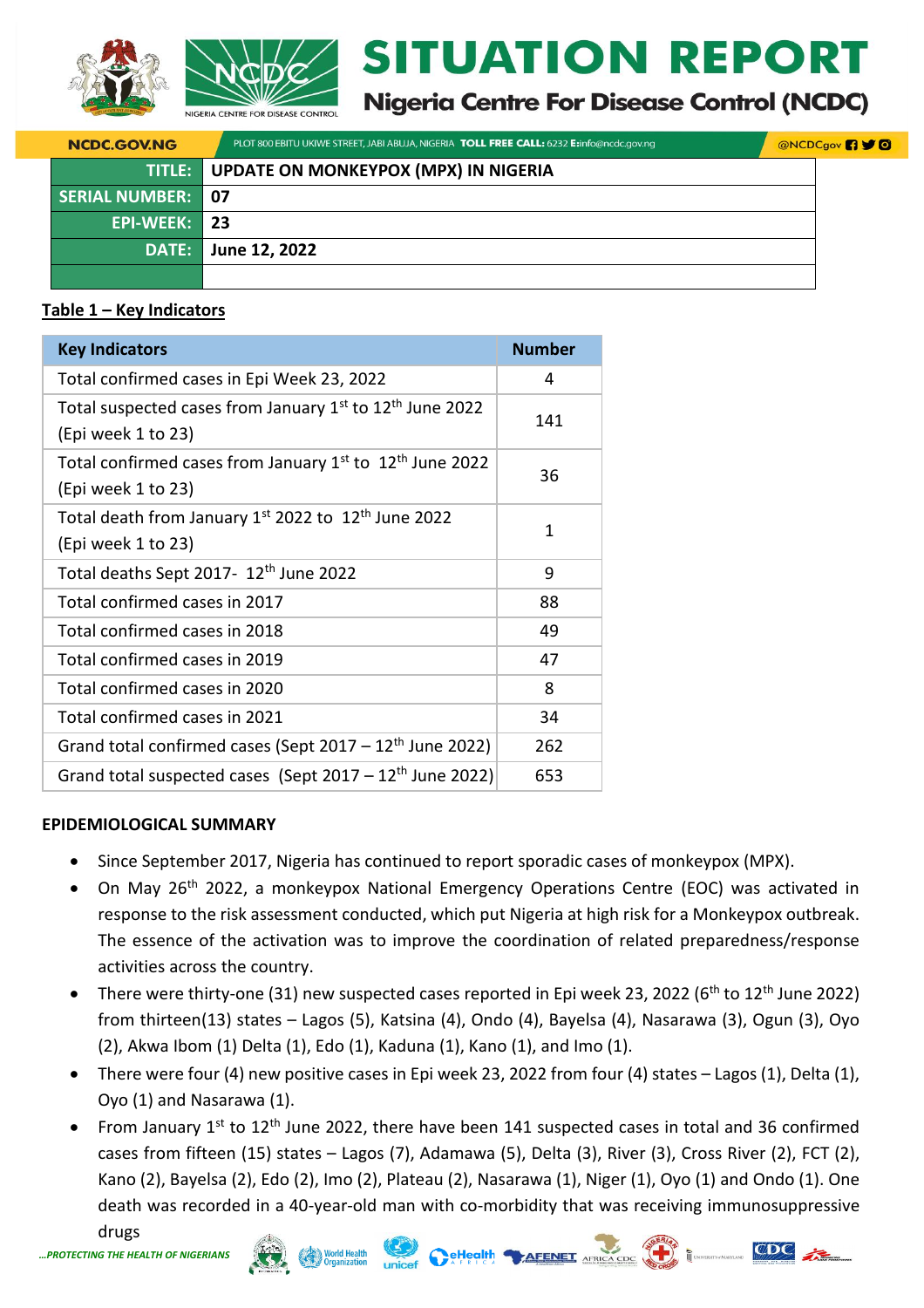- Overall and from September 2017 to  $12<sup>th</sup>$  June 2022, a total of 653 suspected cases have been reported from 33 states in the country.
- Of the reported cases, 262 (40.1%) have been confirmed in 23 states Rivers (55), Bayelsa (45), Lagos (37), Delta (32), Cross River (16), Edo (12), Imo (10), Akwa Ibom (7), Oyo (7), FCT (8), Plateau (5), Adamawa (5), Enugu (4), Abia (3), Nasarawa (3), Benue (2), Anambra (2), Ekiti (2), Kano (2), Niger (2), Ebonyi (1), Ogun (1) and Ondo (1).
- In addition, from September 2017 to June  $12<sup>th</sup>$ , 2022, a total of nine (9) deaths have been recorded (CFR= 3.4%) in six states - Lagos (3), Edo (2), Imo (1), Cross River (1), FCT (1) and Rivers (1).
- *Errata: The SITREP for Epiweek 22 wrongly captured the case count for Epiweek 22 as 10 instead of 11 ( 1 case from Niger state was missed), and the total for the year as of Epiweek 22 was captured as 31 cases instead of 32 cases.*

*Figure 1: Epidemic Curve of Suspected & Confirmed MPX Cases Jan. 2022 till date*



*Table 2: Nigeria confirmed monkeypox cases by state, September 2017 – 12th June 2022*

| <b>State</b>                              | 2017            | 2018                                         | 2019                 | 2020                             | 2021                   | 2022           | <b>Total</b>   |
|-------------------------------------------|-----------------|----------------------------------------------|----------------------|----------------------------------|------------------------|----------------|----------------|
| <b>Rivers</b>                             | 25              | 14                                           | 7                    | 1                                | 5                      | 3              | 55             |
| Bayelsa                                   | 19              | 11                                           | 7                    | 0                                | 6                      | 2              | 45             |
| Lagos                                     | $\overline{4}$  | 1                                            | 15                   | $\overline{4}$                   | 6                      | 7              | 37             |
| Delta                                     | 3               | 6                                            | 10                   | 1                                | 9                      | 3              | 32             |
| <b>Cross River</b>                        | $\overline{9}$  | 3                                            | $\mathbf{1}$         | $\mathbf 0$                      | $\mathbf{1}$           | $\overline{2}$ | 16             |
| Imo                                       | 5               | $\overline{2}$                               | 1                    | $\mathbf 0$                      | $\mathbf 0$            | 2              | 10             |
| Akwa Ibom                                 | $6\phantom{1}6$ | 0                                            | 1                    | $\overline{0}$                   | $\mathbf 0$            | $\mathbf 0$    | 7              |
| Oyo                                       | 1               | 3                                            | $\overline{2}$       | $\mathbf 0$                      | $\mathbf 0$            | 1              | 7              |
| Edo                                       | $\overline{4}$  | 1                                            | $\mathbf{1}$         | $\mathbf 0$                      | $\overline{4}$         | $\overline{2}$ | 12             |
| <b>FCT</b>                                | 5               | 0                                            | 0                    | $\mathbf 0$                      |                        | 2              | 8              |
| Enugu                                     | $\mathbf{1}$    | 2                                            | 1                    | $\overline{0}$                   | 0                      | $\Omega$       | $\overline{4}$ |
| <b>PROTECTING THE HEALTH OF NIGERIANS</b> |                 | $7 - 7$<br>World Health<br><b>CONTRACTOR</b> | $\sqrt{2}$<br>unicef | <b>ReHealth</b><br><b>AFENET</b> | UNIVERSITY of MARYLAND | <b>LEADLY</b>  | MEDECINS       |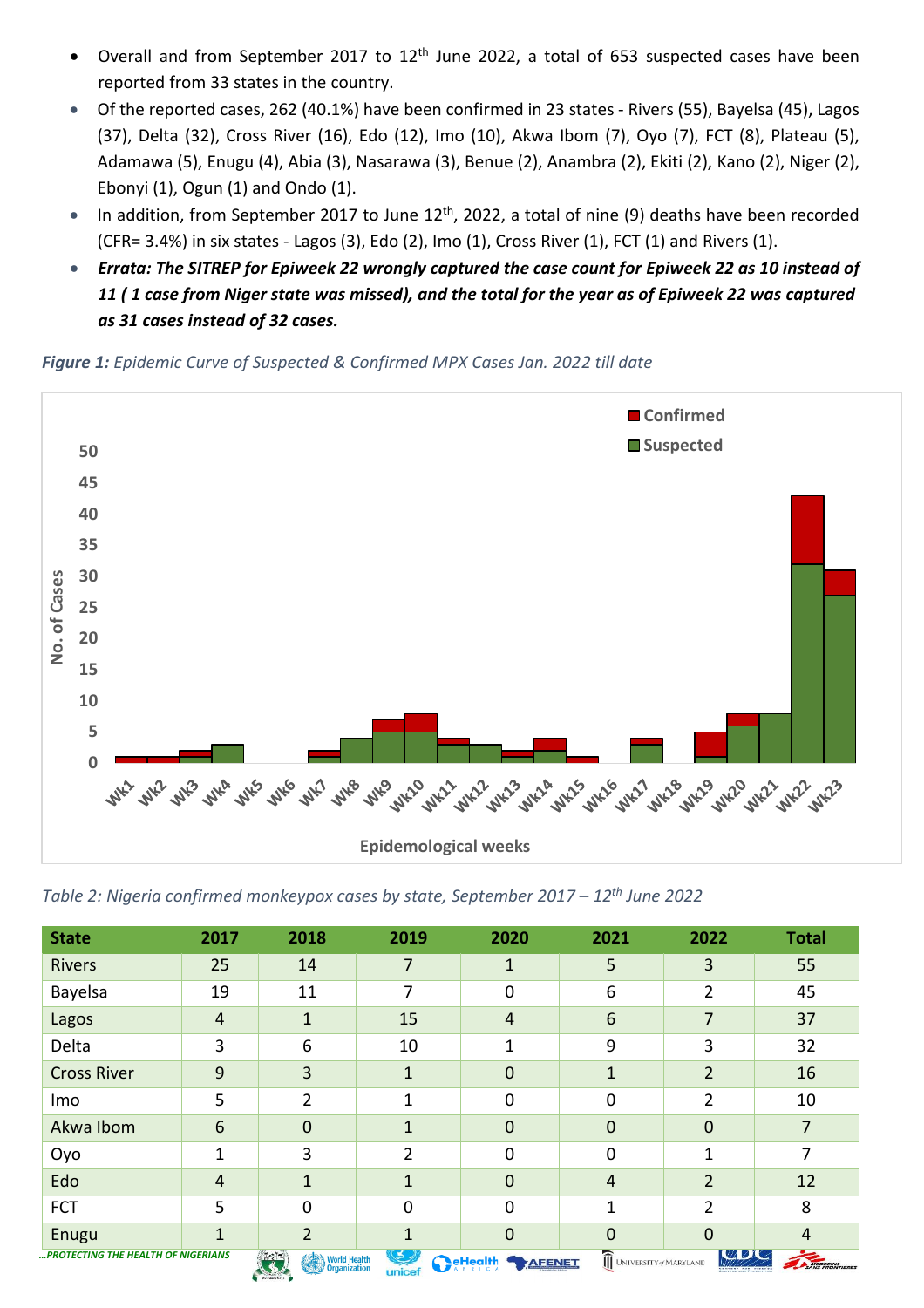| Abia               | 1              | $\overline{2}$ | 0              | $\mathbf 0$    | $\mathbf 0$  | $\overline{0}$ | 3              |
|--------------------|----------------|----------------|----------------|----------------|--------------|----------------|----------------|
| Plateau            | $\mathbf 0$    | $\overline{2}$ | $\mathbf 0$    | $\overline{1}$ | $\mathbf 0$  | $\overline{2}$ | 5              |
| Nasarawa           | 1              | 1              | 0              | $\mathbf 0$    | $\mathbf 0$  | 1              | 3              |
| <b>Benue</b>       | $\overline{2}$ | $\mathbf 0$    | $\mathbf 0$    | $\mathbf 0$    | $\mathbf 0$  | $\mathbf 0$    | $\overline{2}$ |
| Anambra            | $\mathbf 0$    | 1              | 1              | $\mathbf 0$    | $\mathbf 0$  | $\mathbf 0$    | 2              |
| Ekiti              | $\overline{2}$ | $\pmb{0}$      | $\mathbf 0$    | $\mathbf 0$    | $\mathbf 0$  | $\mathbf 0$    | $\overline{2}$ |
| Ebonyi             | $\mathbf 0$    | 0              | 0              | $\overline{1}$ | $\mathbf 0$  | $\mathbf 0$    | $\overline{1}$ |
| Niger              | $\mathbf 0$    | $\mathbf 0$    | $\overline{0}$ | $\mathbf 0$    | $\mathbf{1}$ | $\mathbf{1}$   | $\overline{2}$ |
| Ogun               | $\mathbf 0$    | $\mathbf 0$    | $\mathbf 0$    | $\mathbf 0$    | $\mathbf{1}$ | $\overline{0}$ | 1              |
| Adamawa            | $\mathbf{0}$   | $\mathbf 0$    | $\overline{0}$ | $\mathbf 0$    | $\mathbf 0$  | 5              | 5              |
| Kano               | $\mathbf 0$    | $\mathbf 0$    | $\Omega$       | $\mathbf 0$    | $\mathbf 0$  | $\overline{2}$ | $\overline{2}$ |
| Ondo               | $\overline{0}$ | $\mathbf 0$    | $\overline{0}$ | $\mathbf 0$    | $\mathbf 0$  | $\mathbf{1}$   | $\mathbf{1}$   |
| <b>Grand Total</b> | 88             | 49             | 47             | 8              | 34           | 36             | 262            |

*Figure 2: Map of Nigeria Showing States with Confirmed MPX Cases from September 2017 till date (23 states)*





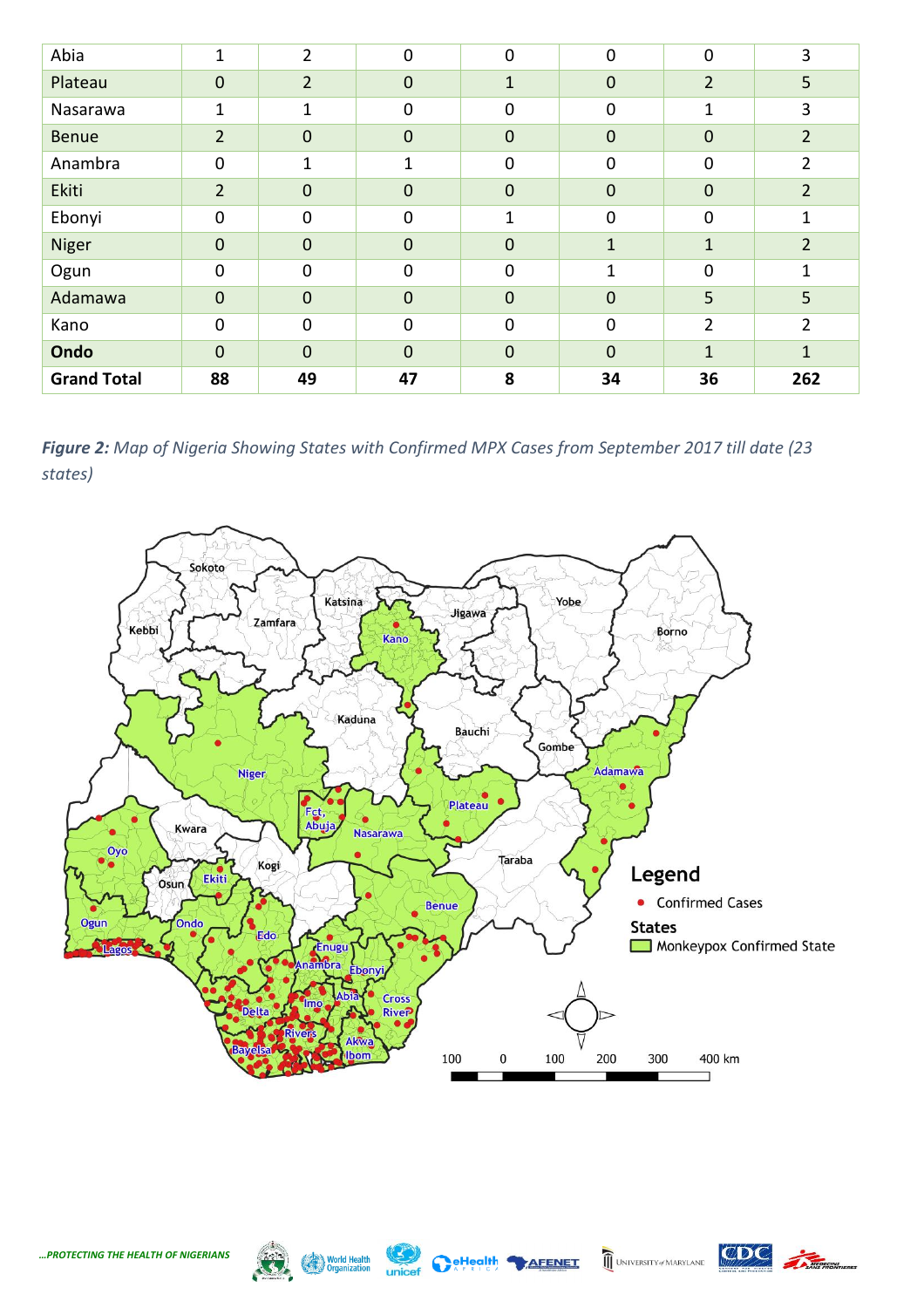

*Figure 3: Nigeria confirmed Monkeypox cases by the year of incidence- September 2017- June 2022*

*Table 3: Age distribution of confirmed Monkeypox cases September 2017 – 12th June 2022*

| <b>Age Group</b>   | 2017           | 2018           | 2019         | 2020           | 2021         | 2022           | <b>Total</b>   |
|--------------------|----------------|----------------|--------------|----------------|--------------|----------------|----------------|
| 0-10 Years         | $\overline{7}$ | 5              | $\mathbf{1}$ | $\overline{0}$ | $\mathbf{1}$ | 3              | 17             |
| <b>11-20 Years</b> | 12             | $\overline{4}$ | 1            | $\mathbf 0$    | 4            | 3              | 24             |
| <b>21-30 Years</b> | 34             | 13             | 13           | $\overline{4}$ | 10           | 10             | 84             |
| <b>31-40 Years</b> | 26             | 17             | 22           | $\overline{4}$ | 13           | 16             | 98             |
| <b>41-50 Years</b> | 9              | 10             | 9            | $\overline{0}$ | 5            | $\overline{4}$ | 37             |
| <b>51-60 Years</b> | $\mathbf 0$    | $\mathbf 0$    | 1            | $\mathbf 0$    | 1            | 0              | $\overline{2}$ |
| <b>Total</b>       | 88             | 49             | 47           | 8              | 34           | 36             | 262            |



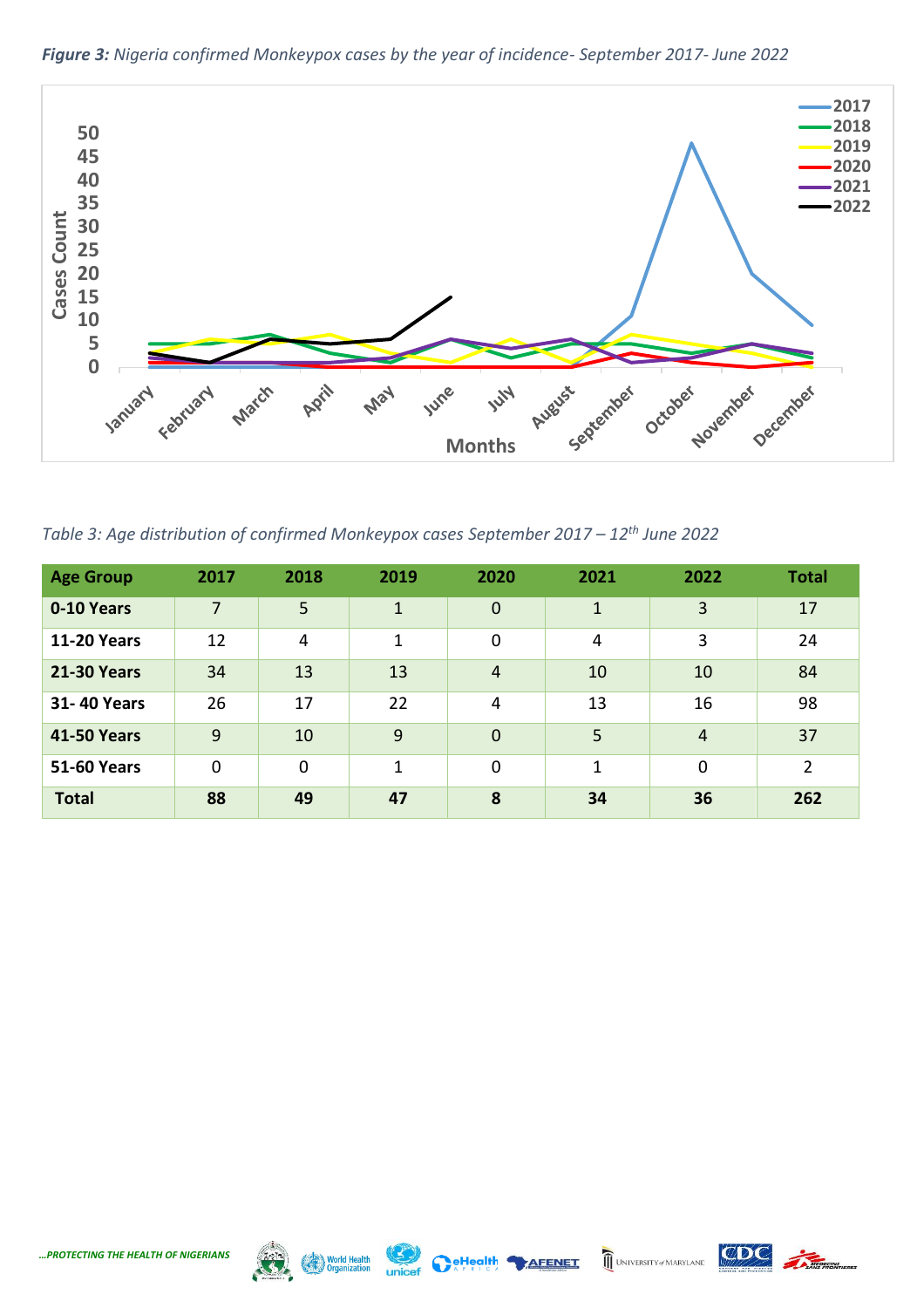*Figure 4: Age and sex distribution of Nigeria confirmed monkeypox cases September 2017 – 12th June 2022*



## **Response activities**

| <b>Pillar</b>             | <b>Activities to date</b>                        | <b>Next steps</b>                 |
|---------------------------|--------------------------------------------------|-----------------------------------|
| Coordination              | Supporting the daily activities of the activated | The EOC will continue to          |
|                           | <b>Emergency Operations Centre (EOC)</b>         | coordinate ongoing response       |
|                           |                                                  | activities in the country while   |
|                           |                                                  | contributing to the global        |
|                           |                                                  | response                          |
| <b>Surveillance</b>       | Providing off-site support to states to ensure   | Ensure timely uploading of cases  |
|                           | active case search                               | to the SORMAS platform            |
| Case management           | Following up with all positive cases at the      | Ensure up-to-date statistics on   |
|                           | state level                                      | cases at TC and those on home-    |
|                           |                                                  | based care                        |
| <b>IPC</b>                | Providing off-site support to states             | Continue ongoing activities       |
| <b>POE</b>                | Commenced screening of passengers at points      | Continue ongoing screening        |
|                           | of entry                                         | activities at points of entry     |
| Laboratory                | Off-site support to states                       | Ongoing plans to validate more    |
|                           | Continuous testing of samples                    | test kits                         |
|                           |                                                  |                                   |
| <b>Risk communication</b> | Developing key messages into other major         | Development and airing of jingles |
|                           | Nigerian Languages                               | on National TV                    |
|                           | Conducted HPO training                           |                                   |

# **Challenges with monkeypox surveillance**

1. Non- prioritisation of Monkeypox as a disease of public health importance due to low-risk perception

#### **Recommendations**

**1.** Risk communication and social mobilization